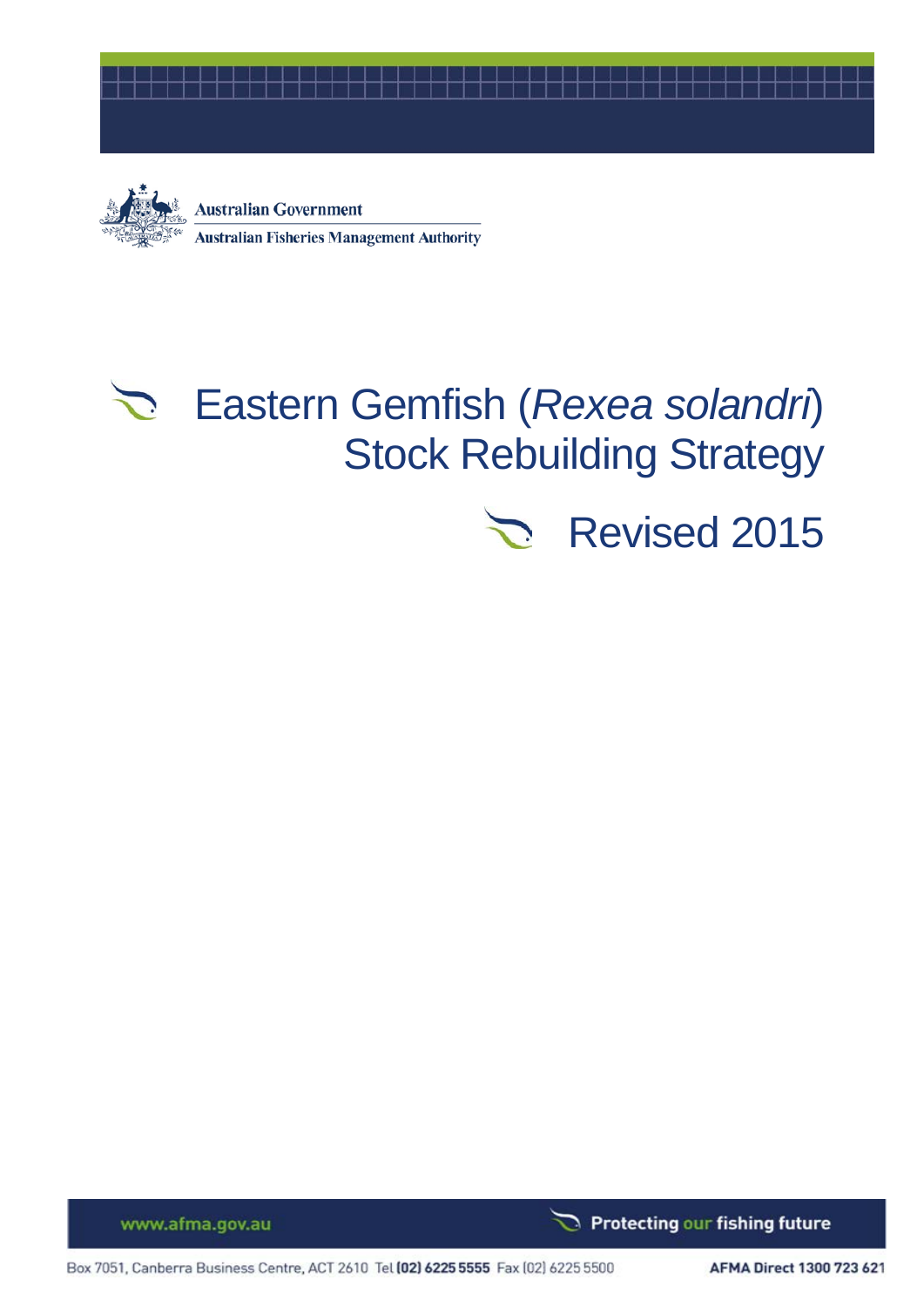## **Executive Summary**

This *Eastern Gemfish Stock Rebuilding Strategy 2015* (the Strategy) is a revision of the *Eastern Gemfish Stock Rebuilding Strategy 2008* (the 2008 Strategy)*.* The 2008 Strategy was implemented as required by the *Commonwealth Fisheries Harvest Strategy Policy 2007* to support the recovery of eastern gemfish to above 20 per cent of their unfished spawning biomass, the biomass limit reference point that has been adopted for the stock.

Eastern gemfish underwent significant decline as a result of commercial fishing in the 1970s and 1980s. In response to the decline, AFMA implemented management measures from the early 1990s including no targeted fishing, and more recently the 2008 Strategy, with the objective to rebuild the stock to its limit reference point within one mean generation time or nine years. Eastern gemfish is still recovering and was assessed in 2010 to be at 15.6 per cent of unexploited female spawning stock biomass, below its limit reference point of 20 per cent of unfished spawning stock biomass levels.

Management actions in this Strategy focus on maintaining the overall low fishing mortality of eastern gemfish while continuing to monitor and assess the stock status to ensure recovery. This will be done through:

- fishing effort restrictions through limited entry to existing fisheries. This means that an existing licence must be leased or purchased in order to fish
- catch restrictions preventing targeted fishing of eastern gemfish. Incidental catches are managed under a low Total Allowable Catch (TAC) limit designed to cover the minimum unavoidable catch while targeting other species
- research and monitoring to support stock assessments and to measure the Strategy in meeting its objectives.

An annual review of eastern gemfish catch rates and biological information is conducted by the Shelf Resource Assessment Group (ShelfRAG). AFMA reports annually to the Department of the Environment on progress made under the Strategy. The management arrangements contained within the Strategy may be amended as required in response to changes in stock status or the ongoing monitoring by ShelfRAG. This Strategy will be formally reviewed after five years.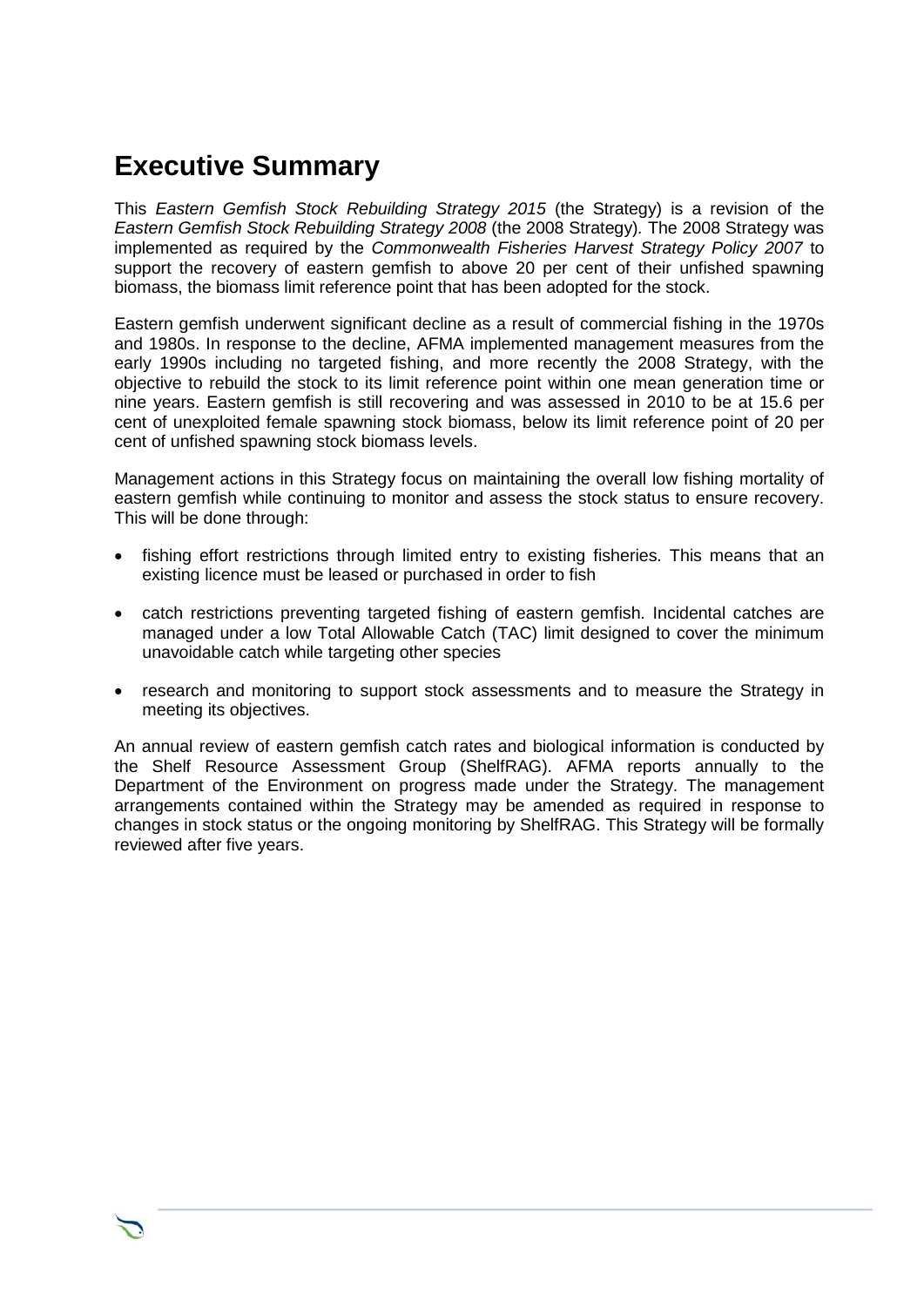## **Table of contents**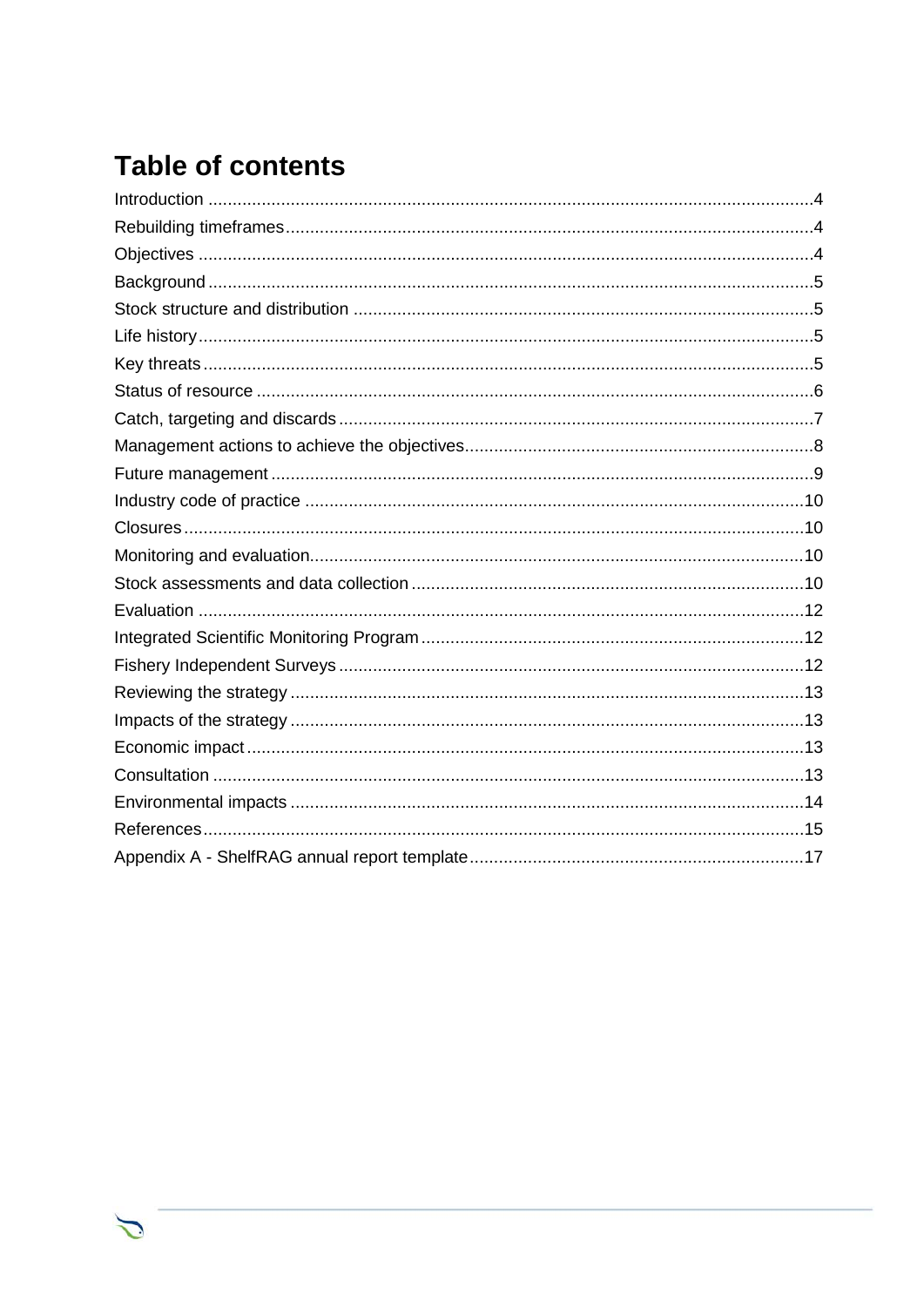## <span id="page-3-0"></span>**Introduction**

Eastern gemfish (*Rexea solandri*) is estimated to be at 15.6 per cent of its unfished biomass (Little and Rowling, 2010), which is below its limit reference point of 20 per cent of the unfished spawning biomass. As such, this stock is considered as overfished in the Southern and Eastern Scalefish and Shark Fishery (SESSF) (Georgeson *et al.* 2014). The *Commonwealth Fisheries Harvest Strategy Policy 2007* (HSP) requires formal rebuilding strategies to be developed for all species below their biomass limit reference point. This *Eastern Gemfish Stock Rebuilding Strategy 2015* (the Strategy) has been developed to meet that requirement.

This Strategy replaces the 2008 *Eastern Gemfish Stock Rebuilding Strategy* (the 2008 Strategy)*.* The objective of this Strategy is to promote the recovery of eastern gemfish to ecologically sustainable levels and ultimately maximise the economic returns to the Australian community from the resource.

## <span id="page-3-1"></span>**Rebuilding timeframes**

When the 2008 Strategy was developed, it adopted a timeframe for rebuilding eastern gemfish to the limit reference point of one mean generation time (being approximately nine years). However, this timeframe is unlikely to be met given recent recruitment levels have been below average and, when last assessed in 2010, the stock was at 15.6 per cent of its unfished biomass.

The HSP provides further guidance that the rebuilding timeframe to the limit reference point should be biologically reasonable. Examples given are:

- a period equal to a mean generation time plus 10 years; or
- three times the mean generation time.

Accordingly, in this Strategy, AFMA has adopted the biologically reasonable rebuilding timeframe to the limit reference point of one mean generation time plus 10 years (being approximately 19 years from 2008), in line with the example given in the HSP. This means eastern gemfish should be rebuilt to or above the limit reference point by 2027.

## <span id="page-3-2"></span>**Objectives**

Consistent with the *Fisheries Management Act 1991* (the Act) and the HSP, the broad objective of the Strategy is to return eastern gemfish stocks to ecologically sustainable levels and ultimately maximise the economic returns to the Australian community from the resource. There are three rebuilding objectives:

- 1. to rebuild eastern gemfish in the area of the SESSF to the default limit reference point of 20 per cent of unfished spawning stock biomass  $(B_{LIM})$  within a biologically reasonable timeframe, being approximately 19 years (one mean generation time plus 10 years);
- 2. having reached  $B_{I,M}$ , rebuild eastern gemfish to the maximum sustainable vield level of 40 per cent of unfished spawning stock biomass  $(B_{MST})$ ; and
- 3. once  $B_{MSV}$  is reached, pursue the biomass level which aims to maximise net economic returns, currently 48 per cent of unfished spawning stock biomass ( $B_{MFY}$ ).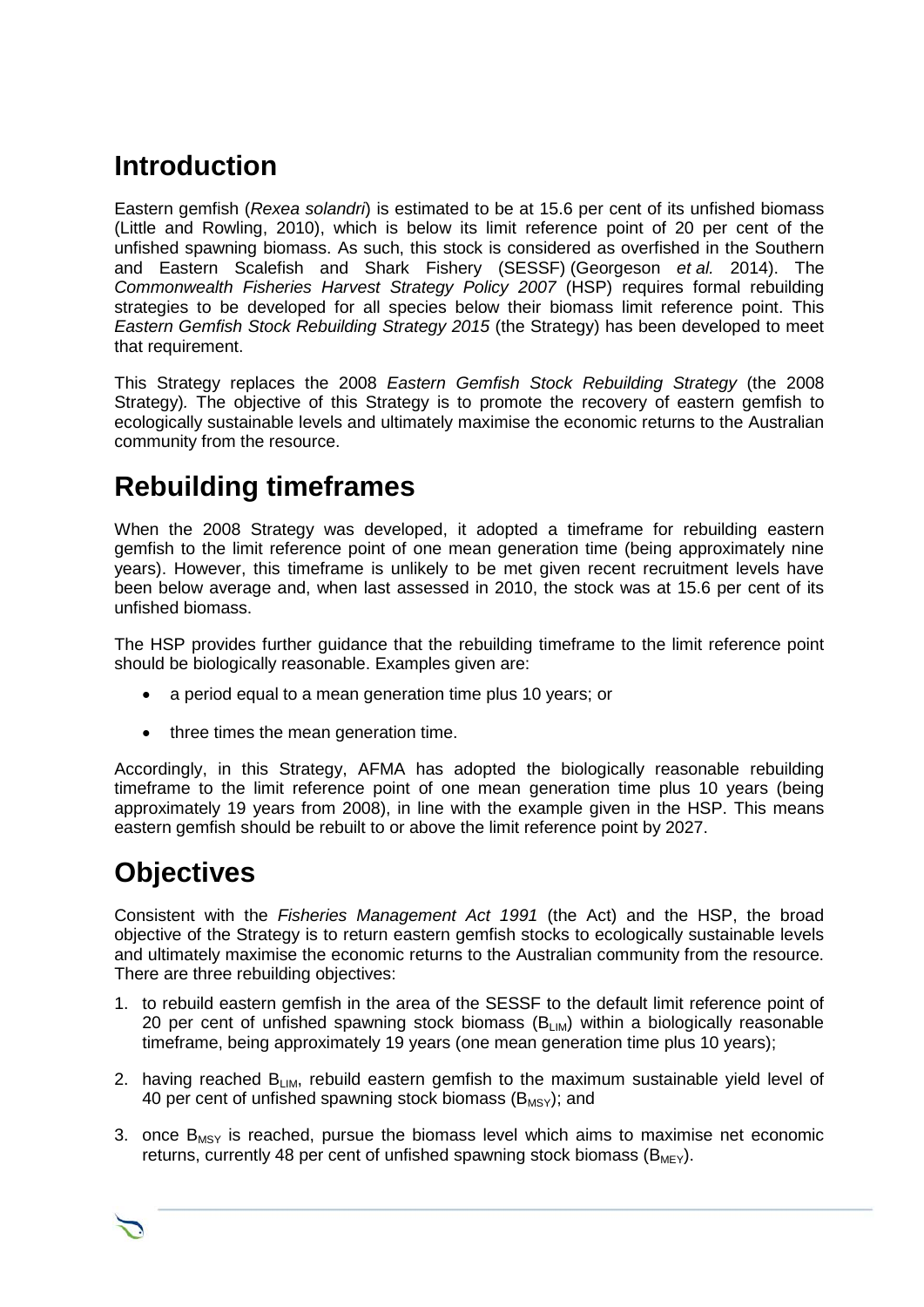## <span id="page-4-0"></span>**Background**

#### <span id="page-4-1"></span>**Stock structure and distribution**

Gemfish are found throughout southern Australian temperate waters (Pogonoski *et al.* 2002), and are divided into two stocks:

- eastern gemfish, which are distributed from Cape Moreton, southern Queensland, along the east coast to Bass Strait and the waters off Tasmania
- western gemfish, which are distributed from Ningaloo Reef and Geraldton through the Great Australian Bight (Colgan & Paxton 1997).

The two Australian stocks do not differ in appearance but analysis suggests that they are genetically different (Colgan & Paxton 1997).

Eastern gemfish are mesopelagic and inhabit deeper continental shelf habitats and upper slope waters from 100 m to 700 m (recorded down to 1254 m), but are generally found in waters about 250 m – 500 m deep. This species is generally caught close to the sea floor but the fish are likely to move into mid-water at times (Kailola *et al.* 1993; Pogonoski *et al.* 2002). Larvae occur in shallow to very shallow waters (Pogonoski *et al.* 2002).

Mature eastern gemfish undergo an annual spawning migration. This begins with the aggregation of fish north of Bass Strait in autumn, and concludes with fish reaching the spawning grounds off Crowdy Head, NSW, in August. The eggs and pelagic larvae are then carried back down the NSW coast by the Eastern Australian Current (DotE 2014).

For AFMA management purposes, eastern gemfish are defined by those gemfish caught east of 146° 22' east longitude. The area south of 42° south latitude and west of 146° 22' east longitude off western Tasmania, is also considered part of the eastern gemfish stock for management purposes. The boundary between the eastern and western stocks is currently being investigated and the results will be used to assess the appropriateness of the above management boundary.

#### <span id="page-4-2"></span>**Life history**

Male and female eastern gemfish exhibit different life histories. Females mature at four to six years of age, grow to a maximum length of 116 cm and may live to 17 years. Males mature earlier, at three to five years, grow to a maximum length of 106 cm and may live to 13 years (Morison *et al.* 2007). While gemfish can grow to 116 cm, most commercially caught fish are smaller than 90 cm.

Juvenile gemfish exhibit rapid growth and reach 25 – 30 cm fork length after one year and 65 – 75 cm after five years. Estimates of age at first maturity in NSW waters are three to five years for males and four to six years for females. The mean generation time for the species has been estimated to be nine years.

#### <span id="page-4-3"></span>**Key threats**

Eastern gemfish comprised a very significant proportion of Commonwealth and NSW trawl landings off south-eastern Australia during the 1970s and 1980s, based on targeted fishing of mature fish in winter pre-spawning aggregations. In the late 1980s, the impact of fishing on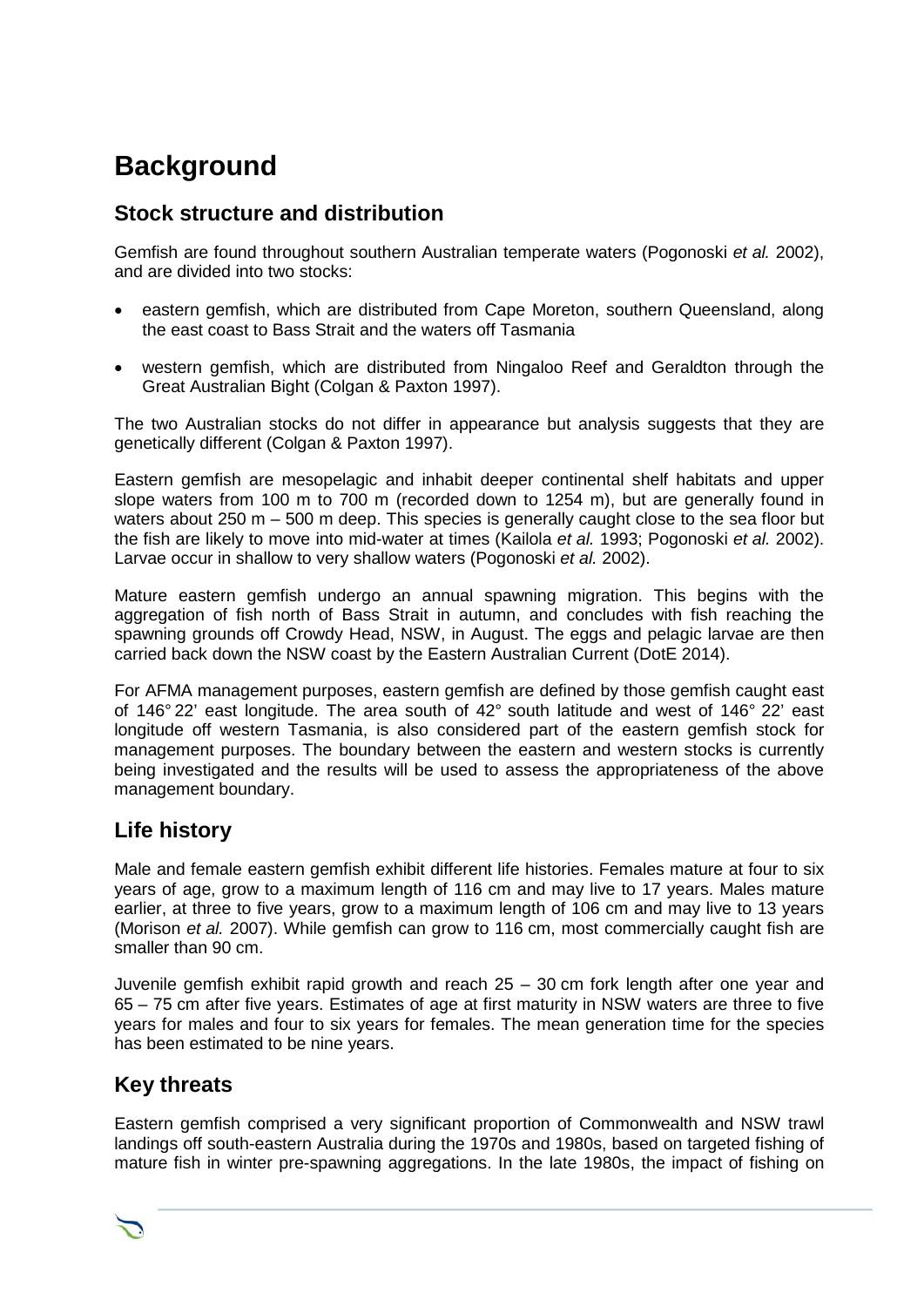the eastern gemfish stock became apparent, with declining mean length of fish in the spawning population and reduced catch rates in the winter fishery. In 1988 eastern gemfish became the first species in the South East Fishery to be subject to a Total Allowable Catch (TAC) which was set at 3 000 t. In the early 1990s the spawning stock was also significantly reduced by a series of very poor recruitment cohorts and the TAC was progressively reduced to zero by 1993 (Knuckey *et al.* 2009).

The (targeted) TAC remained at zero until a trawl survey conducted during the winter of 1996 confirmed that a relatively strong cohort (spawned in 1990) was recruiting to the mature population. A 1 000 t TAC was set for the 1997 winter season however landings only amounted to about 300 t. Analysis of the fishery and biological data at this time suggested that the spawning biomass remained well below the target level. In subsequent years a 'nontarget' incidental bycatch TAC was applied for eastern gemfish and allocated to fishers in proportion to their eastern gemfish quota holdings. When first applied in 1998 the incidental bycatch TAC was 300 t but was sequentially reduced to 100 t by 2002, and has remained at this level until now. The management arrangements outlined in this Strategy are intended to reduce the threat to eastern gemfish posed by Commonwealth commercial fishing mortality.

The impacts on eastern gemfish from recreational fishers are not well known, however, more fishers now have better access to equipment needed to locate eastern gemfish fishing grounds and deploy hooks at the depths at which the species lives. Improved estimates of mortality from the recreational sector will assist in improving the estimate of total fishing mortality.

While fishing is considered to have had a significant impact on eastern gemfish, environmental variability, including climate change or a productivity shift, can also affect fish population dynamics and could potentially limit the recovery of eastern gemfish. The potential impacts of environmental variability on fish stocks, including eastern gemfish, are not well understood and further work in this area would provide a greater understanding of the species and threats to its recovery.

#### <span id="page-5-0"></span>**Status of resource**

The Australian Bureau of Agricultural and Resource Economics and Sciences (ABARES) Fishery Status Reports has classified eastern gemfish as overfished since 1992. The ABARES Fishery Status Reports 2013-14 classified eastern gemfish as overfished, but uncertain as to whether overfishing is occurring. This was because of increasing uncertainty about whether the current levels of recruitment and removals will allow the stock to rebuild in the timeframe specified in the 2008 Strategy (Georgeson *et al.* 2014).

The HSP states that if the stock is below the biomass limit reference point, any fishing is classified as overfishing unless the stock will recover by the shorter of:

- a) a period equal to a mean generation time plus 10 years; or
- b) three times the mean generation time.

A generation for eastern gemfish is estimated to be nine years. Management measures implemented under the Strategy aim to recover eastern gemfish to its limit reference point within a generation time plus 10 years – that is 19 years from the date of the 2008 Strategy being 2027. Based on the most recent biomass projections in 2010, the stock is predicted to recover to a biomass larger than its limit reference point by about 2025 under an incidental catch of 100 t (Morison *et al.* 2013). However, this conclusion depends strongly on average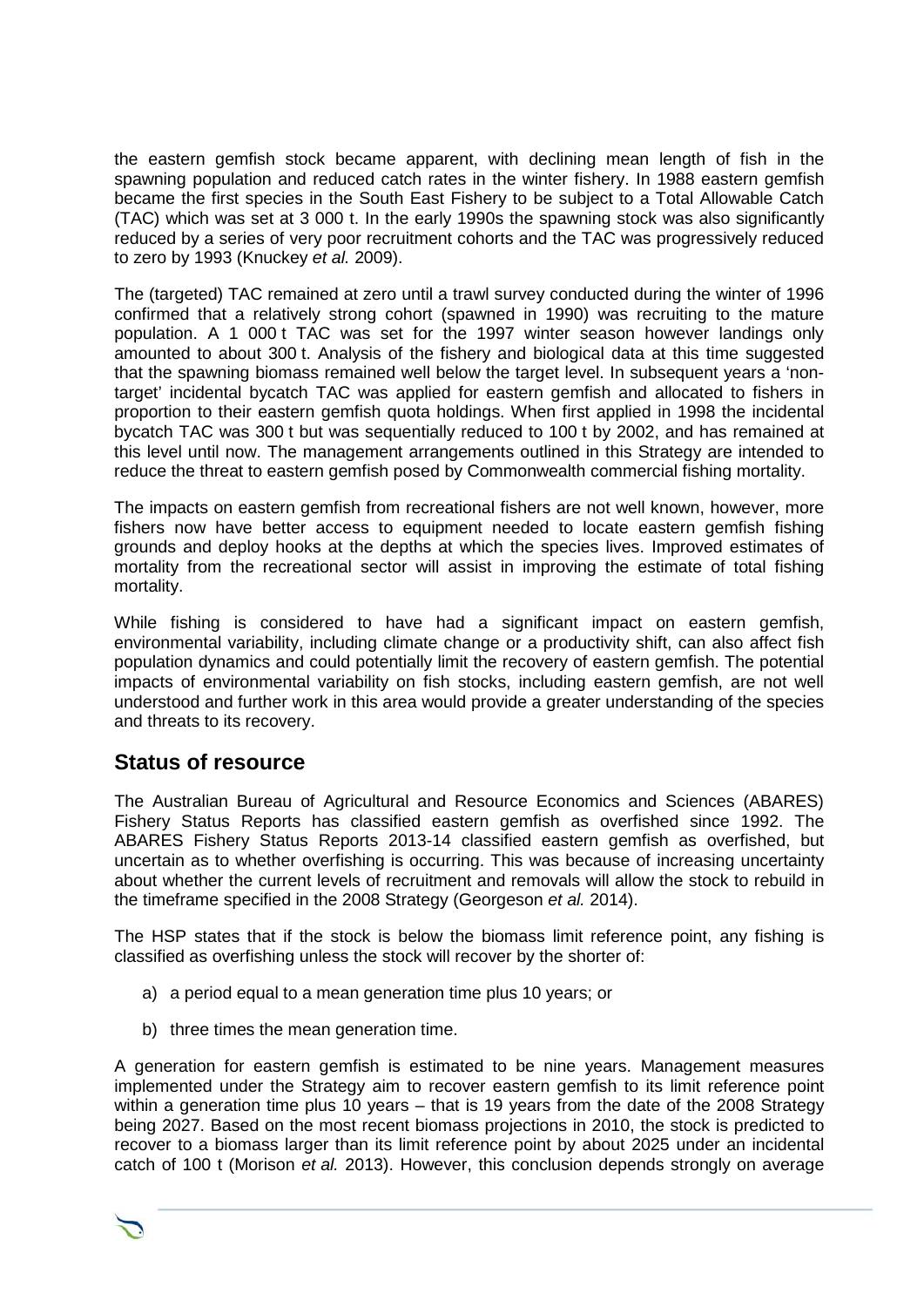recruitment for the stock occurring in the future, and whether catches remain within the 100 t incidental catch TAC. Recruitment over the last 25 years has been weaker compared to the period from the 1970s to 1980s (Little and Rowling 2010) and if recruitment remains below average, rebuilding within the target timeframe is unlikely. Recreational and NSW commercial catch also have the potential to impact on recovery times, however estimates of catch from both of these sectors are unreliable and need improvement.

More information on stock assessments of eastern gemfish can be seen below under 'Monitoring and evaluation'.

#### <span id="page-6-0"></span>**Catch, targeting and discards**

Catch of eastern gemfish peaked in 1978 at more than 6000 t, then decreased rapidly after about 1987 (Figure 1). In 2013 the retained catch of eastern gemfish was approximately 79 t and the estimated discards were at [1](#page-6-1)41  $t<sup>1</sup>$ . ShelfRAG noted the estimate of discards for 2013 was an increase from 28 t discarded in 2012 but below the levels seen in 2008 (164 t), 2009 (171 t) and 2010 (191 t).



**Figure 1: Eastern Gemfish annual catches (tonnes) from the Commonwealth SESSF (trawl and, Scalefish Hook Sectors) and state combined, and fishing season TACs, 1968 to 2013. Note: Data after 2008 excludes discards and state catch (Georgeson et al 2014).**

Despite 2013 catches plus discards exceeding the incidental catch TAC, ShelfRAG recommended maintaining the existing TAC of 100 t on the basis that individual boats should be targeted to reduce catches, and, because of the high level of discards, reducing the incidental catch TAC would not significantly reduce fishing mortality.

Recent analysis of targeting presented to ShelfRAG in 2012 estimated that approximately 10 t of eastern gemfish in 2012 may have been targeted catch. However, ShelfRAG noted that as

<span id="page-6-1"></span> $1$  Estimate of discards from the Integrated Scientific Monitoring Program using a comprehensive sampling strategy to account for major changes in fishery dynamics across the SESSF (Bergh et al 2009).



 $\overline{a}$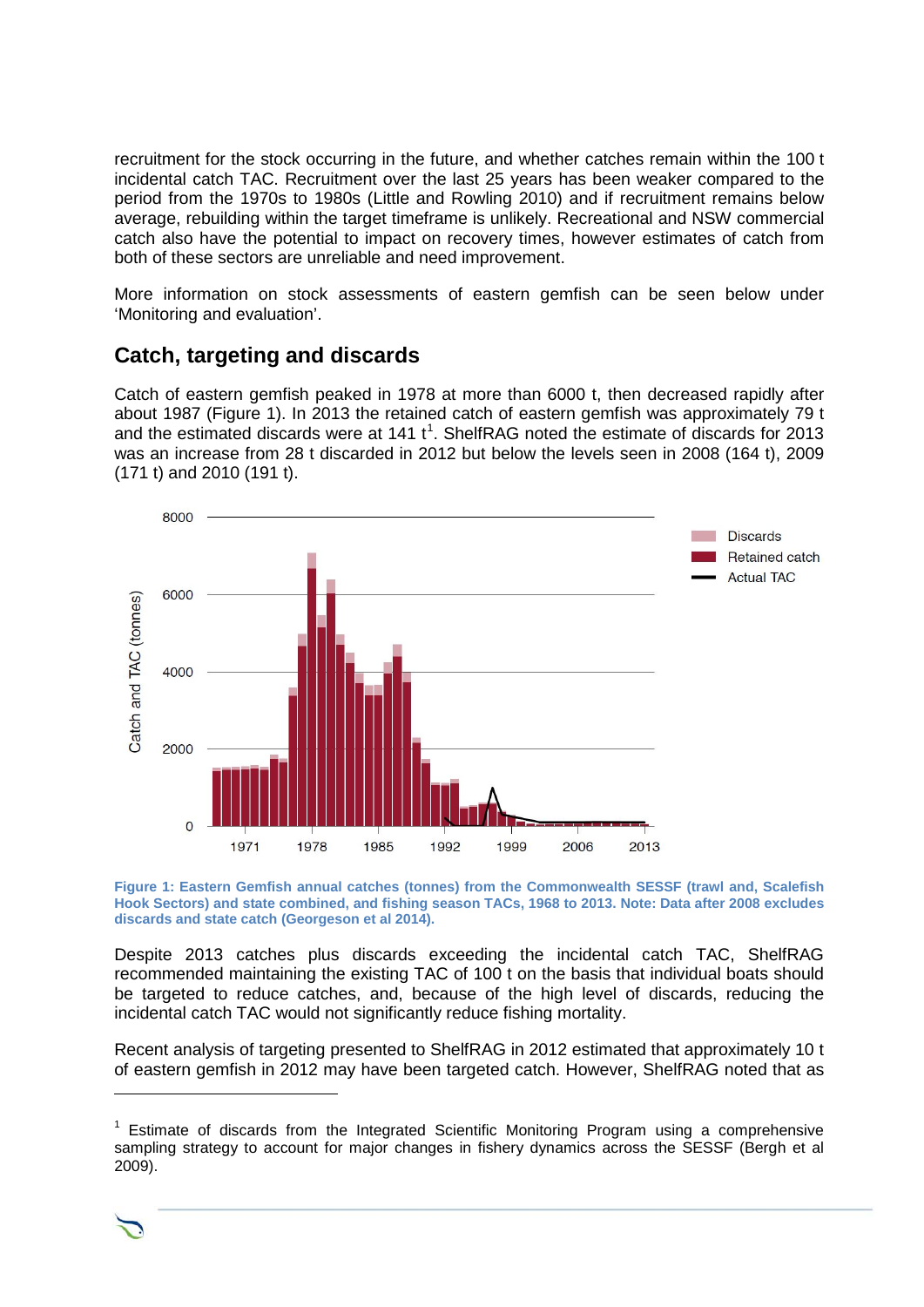catches reduce, the analysis becomes less reliable and highly sensitive to small catches by a small number of boats. AFMA and ShelfRAG will however continue to monitor potential targeting and, if there is increase in targeting behavior, AFMA, in consultation with ShelfRAG and SEMAC, may implement further management measures, including move on provisions or spatial closures.

AFMA will continue to monitor discarding through the AFMA observer program and will work with industry to further reduce discarding. AFMA is assessing ways to improve the precision of discard information recorded by operators in catch and effort logbooks.

Monthly catch and TAC information for all SESSF quota species, including eastern gemfish, can be accessed through AFMA's 'catchwatch' reports at [http://www.afma.gov.au/fisheries](http://www.afma.gov.au/fisheries-services/catchwatch-reports/)[services/catchwatch-reports/.](http://www.afma.gov.au/fisheries-services/catchwatch-reports/)

### <span id="page-7-0"></span>**Management actions to achieve the objectives**

The primary mechanism available to AFMA to promote recovery is restricting commercial catches. Accordingly, management measures focus on preventing targeting and limiting bycatch of eastern gemfish. AFMA and ShelfRAG will annually review and report on eastern gemfish data (see Appendix A) and recommend additional management measures where appropriate to achieve the objectives.

- Incidental catch TAC The HSP and this Strategy provide for zero targeted catch of eastern gemfish. As such, the eastern gemfish TAC has been set at the minimum amount required to cover the incidental catch of eastern gemfish. An incidental catch TAC of 100 t has been implemented since 2002. This incidental catch TAC level is reviewed by ShelfRAG annually (see Appendix A) and may be increased or decreased depending on information about targeting behaviour or changes to fishing mortality and biomass. The 2010 assessment indicated that there was little difference in the rebuilding trajectory to the limit reference point under 0 t or 100 t catch scenarios (Little and Rowling 2010).
- Trawl gear selectivity increased codend mesh size (minimum of 90 mm mesh size) and bycatch reduction devices were implemented through a Direction under the Act in 2006. This bycatch reduction measure has since been implemented as a condition on each operator's fishing permit. This decreases the number of juvenile eastern gemfish caught in trawl nets.

A recent survey showed that, in addition to an enforced minimum mesh size of 90 mm, almost half the trawl operators in the SESSF are using a codend mesh size greater than 100 mm which will further help reduce catches of juvenile fish including gemfish.

• Limited entry – Access to the SESSF is limited. New operators can generally only access the fishery by purchasing an existing concession. This restricts any future expansion of incidental catch of eastern gemfish within the TAC limit.

A structural adjustment package in 2006 resulted in the removal of 59 boat Statutory Fishing Rights (approximately a 50 per cent reduction) and 32 vessels from the Commonwealth trawl sector (CTS) of the SESSF. This structural adjustment led to an immediate and significant reduction in effort in the CTS, and resulted in a 24 per cent decline in total catch from 2005-06 to 2007-08 (Viera *et al* 2010).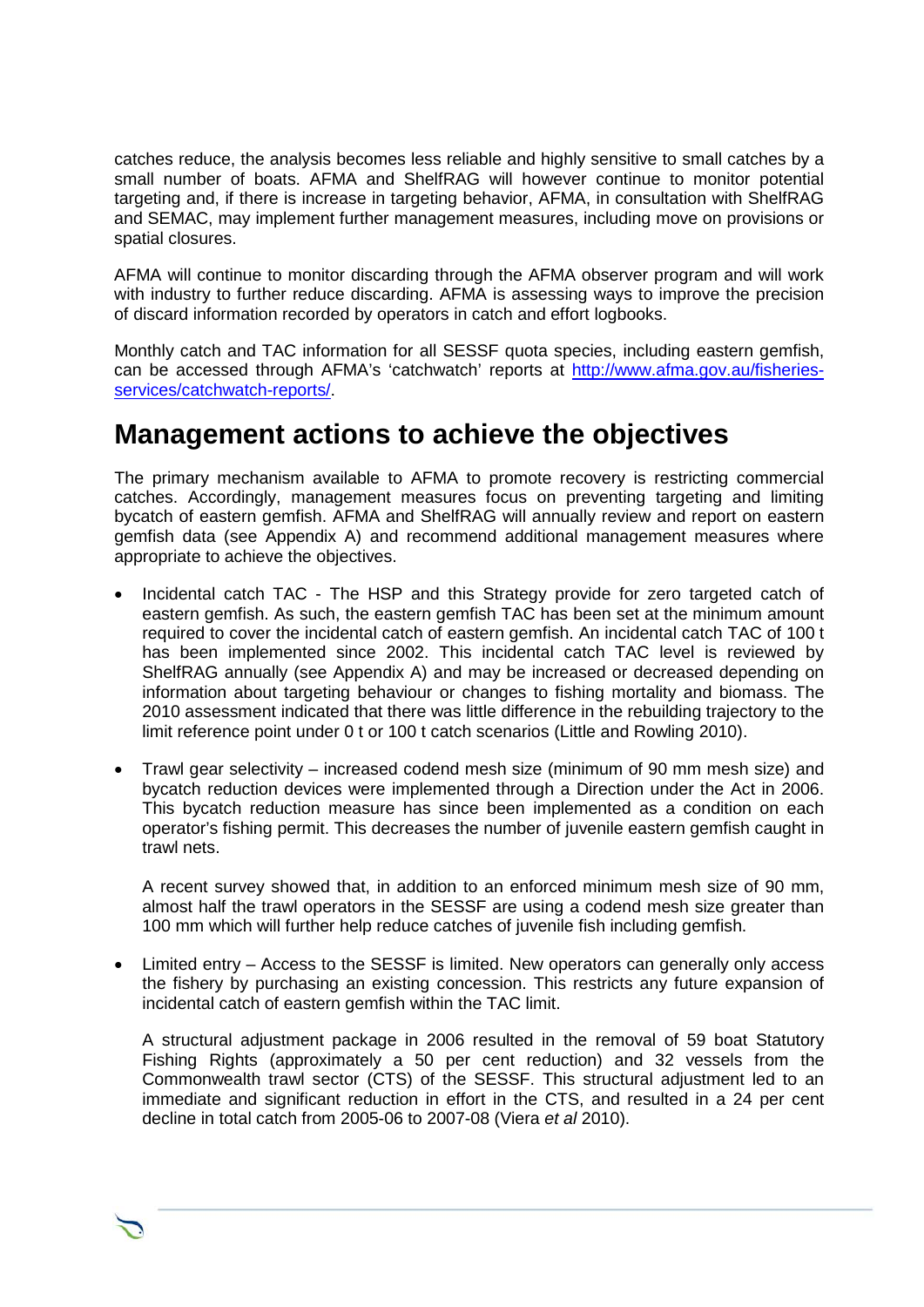- Existing fishery closures A closure to protect upper-slope dogfish in depths between 200 – 500 m and approximately 40 nm in length off Sydney was implemented in 2007 and applies to all methods in the SESSF. The closure was subsequently extended in 2013 to a depth of 1000 m, and is now approximately 65 nm long. This closure also provides some protection to eastern gemfish during the pre-spawning winter run.
- Monitoring discards by onboard AFMA observers to estimate discard rates across the fishery – Approximately three per cent of fishing effort is observed by AFMA observers in the Commonwealth Trawl Sector, and there is a focus on achieving coverage in areas and times of high abundance of eastern gemfish to obtain biological samples and estimates of discards.
- Regular fishery independent surveys (FIS) are undertaken to help provide an independent index of abundance of as many SESSF quota species as possible, including eastern gemfish.
- Trip limits Commercial NSW state fishers are restricted to a 50 kg trip limit for eastern gemfish. This is designed to prevent targeting of eastern gemfish.
- Compulsory pre-reporting AFMA introduced compulsory pre-reporting arrangements in 2015-16 for fishers landing eastern gemfish during the species annual spawning migration (north of latitude 36° 45' South, between 1 June and 30 September). The intent of this is to support data collection from spawning fish, a key source of data for the stock assessment.
- State and Recreational engagement AFMA is engaging with Recreational and State Government stakeholders to discuss complementary management measures and actions to protect eastern gemfish outside of AFMAs jurisdiction.

Management arrangements for the current fishing season can be accessed in the 'SESSF Management Arrangements Booklet', which is sent out to all concession holders before the start of each fishing season. A copy of the booklet is available at [http://www.afma.gov.au/fisheries-services/fisheries-management-plans/.](http://www.afma.gov.au/fisheries-services/fisheries-management-plans/)

#### <span id="page-8-0"></span>**Future management**

Improved data collection to provide a better understanding of the status of the stock and its recovery projection is a key focus of this Strategy. This will in turn inform future management measures to ensure the objectives of this Strategy are achieved. With increased data becoming available, adaptive management measures may be adopted. These may include:

- targeted monitoring (onboard observer or electronic monitoring) when fishing in areas of high historical eastern gemfish catch
- implementation of trigger and move-on provisions for vessels reporting large catches if annual analysis by ShelfRAG indicates that boats are targeting eastern gemfish
- spatial and temporal closures if appropriate areas are identified (as discussed under 'Closures' below).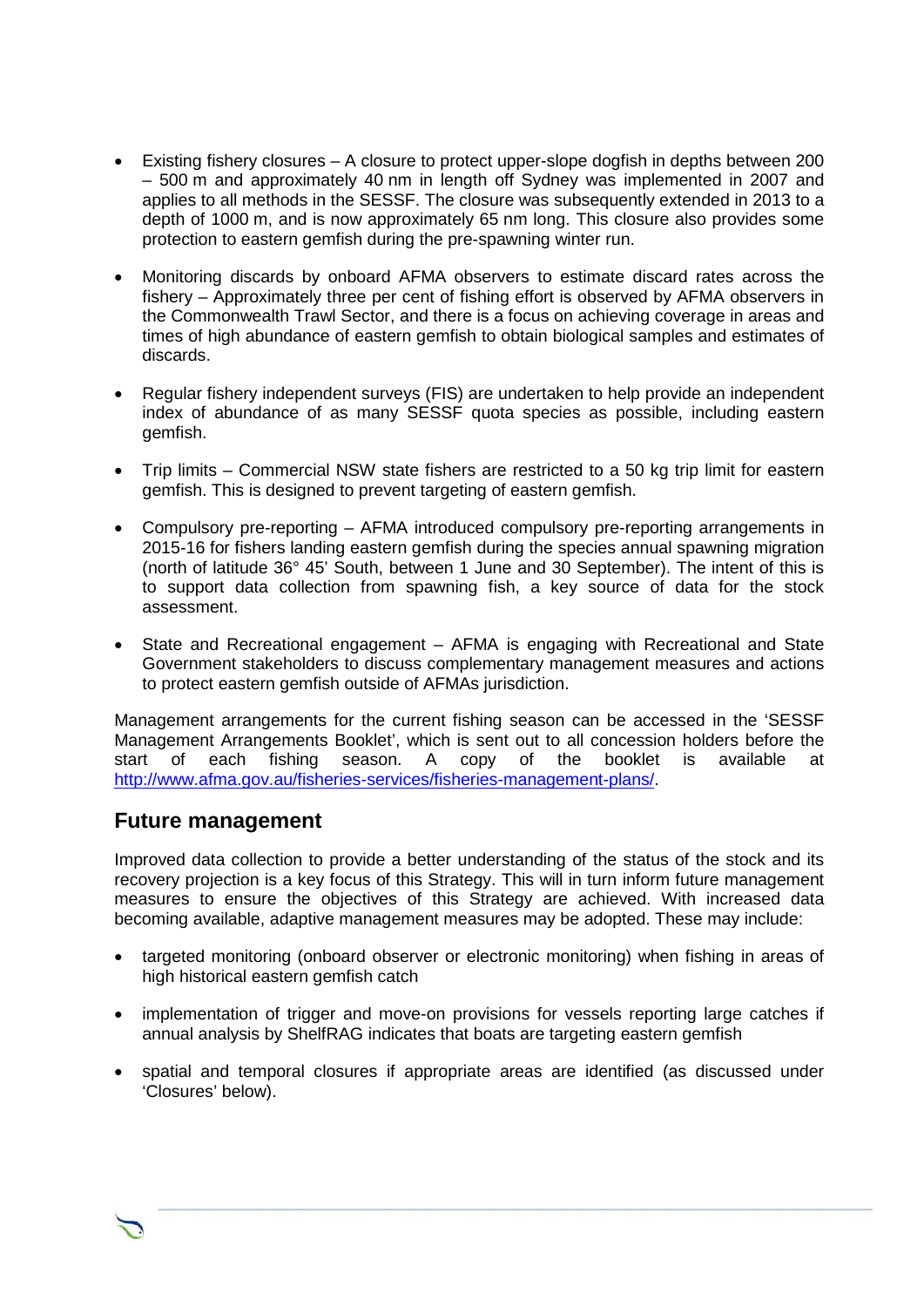#### <span id="page-9-0"></span>**Industry code of practice**

In 2011 the South East Trawl Fishing Industry Association (SETFIA), with support from AFMA, developed a code of practice (the Code) and an education program to encourage fishers to actively avoid catching eastern gemfish and highlight the importance of accurately recording data.

The Code captures the requirements set down by the Strategy and involves an additional measure in which fishermen are asked to communicate the location of large shots of eastern gemfish to others in an effort to increase avoidance and reduce incidental catches. The development of the Code saw a reduction in the total fishing mortality (catch and discards) by approximately a third between 2010 to 2011.

As a further initiative, SETFIA and AFMA are developing online learning modules to educate fishers about the fisheries management, including arrangements for eastern gemfish.

#### <span id="page-9-1"></span>**Closures**

The 2008 Strategy included a stage that triggered the implementation of a spatial closure to reduce the incidental capture of pre-spawning and spawning fish. When the 2008 Strategy was implemented it was believed that moving, real time closures could protect the spawning run of fish. ShelfRAG examined this option on 5-6 November 2012 following presentation of effort and catch data by CSIRO and AFMA. These data showed that catches of the species are widespread over space and time. The RAG advised that specific closures were not appropriate as catches are widespread and there is little evidence of targeting. ShelfRAG further noted that spatial closures would need to be substantially large to be effective causing the broader fishery to become uneconomic.

ShelfRAG continue to monitor the location and time of eastern gemfish catches (see Appendix A). In 2014, ShelfRAG considered and identified areas of high catch during the species annual spawning migration. AFMA will reconsider introducing spatial and temporal closures to help achieve the objectives of this Strategy if there are indications of increasing targeted catches, or significant overcatch of the incidental catch TAC.

It should be noted that fishery closures in the SESSF, while not specifically implemented for the purpose of protecting eastern gemfish, overlap with the distribution the species. The area of the CTS that is closed to trawling adds up to approximately 86 per cent of the fishery, including a large closure off Sydney which provides some protection to eastern gemfish during the pre-spawning winter run.

## <span id="page-9-2"></span>**Monitoring and evaluation**

#### <span id="page-9-3"></span>**Stock assessments and data collection**

The most recent eastern gemfish stock assessment (fully quantitative 'Tier 1') was conducted in 2008 and included results of a 2007 industry trawl survey. During 2010, the assessment was updated and re-run with the 2009 logbook and Integrated Scientific Monitoring Program (ISMP) observer data. This assessment showed that the stock declined from the beginning of the fishery in 1968, fluctuated in abundance during the 1970s, before declining further in the 1980s and 1990s to below the biomass limit reference point. Most of the recruitments during the last 25 years have been relatively weak which contrasts with the 1970s when recruitment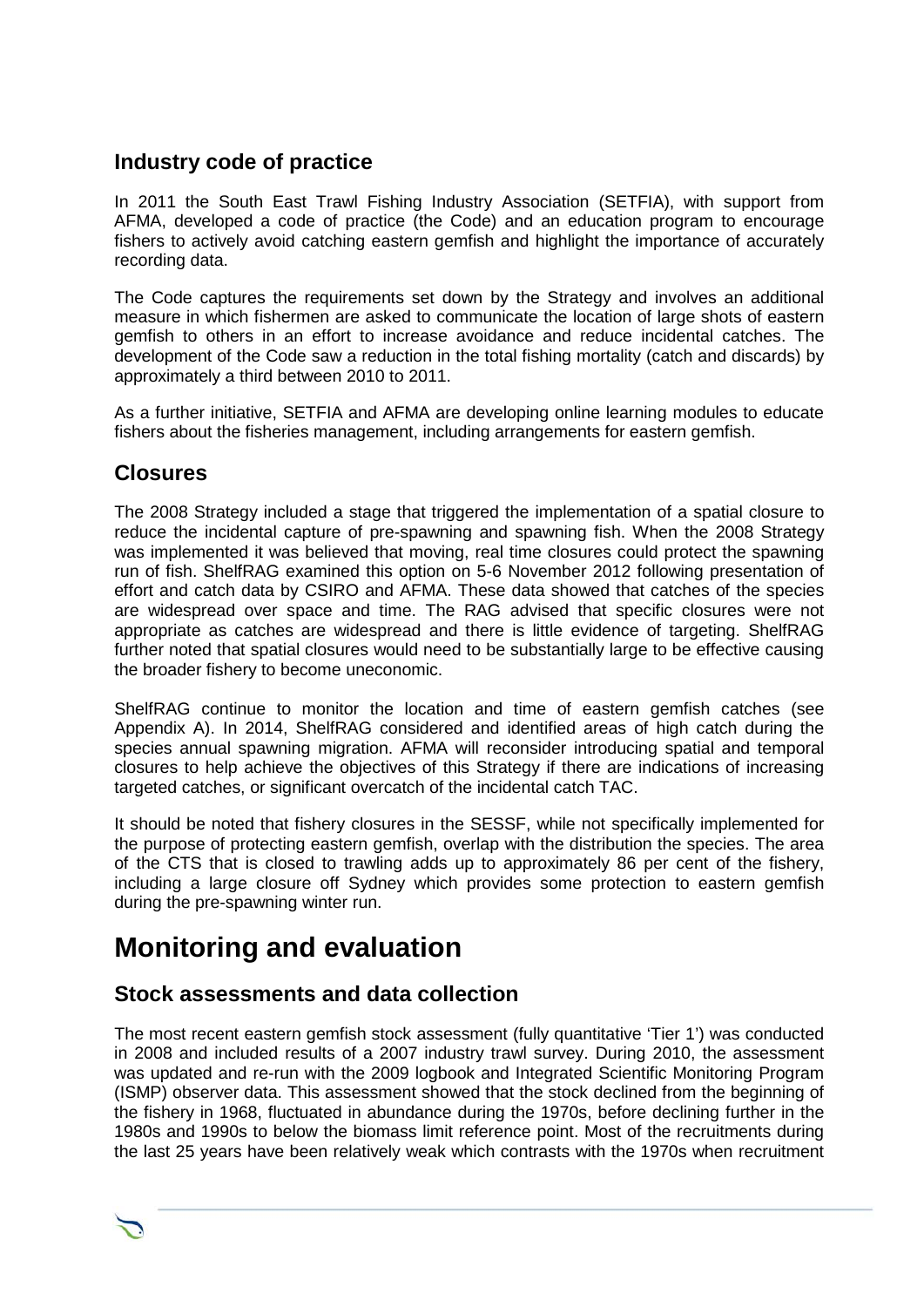was variable, but generally higher. Although a relatively large recruitment (given the low stock size) was estimated to have occurred in 2002 which lead to a slight recovery in the biomass, these recruits have now largely passed through the fishery. The Tier 1 assessment updated in 2010 resulted in a spawning stock biomass estimate of 15.6 per cent (Figure 2) (Little and Rowling 2010).



**Figure 2: Eastern gemfish time-trajectories of spawning biomass depletion based on average recruitment (Little and Rowling 2010). Projections under 0 t catch are in green and 100 t catch are in blue (0.05 and 0.95 percentile).**

During 2011, a Spawning Potential Ratio (SPR) assessment was conducted to determine if catch levels represented overfishing of the eastern gemfish stock (Little 2011). SPR compares the spawning ability of a stock in the fished condition to the stock's spawning ability in the unfished condition.

The time series of SPR shows some clear stages: it is relatively high until the late 1970s when there were high recruitments and spawning biomass; SPR decreased starting in the mid-late 1970s, reaching the lowest point in 1988 corresponding to high catches, and thereafter has increased to earlier levels. The indicator of fishing mortality (1-SPR) shows the opposite trend, indicating fishing mortality under the incidental catch TAC is the lowest on record (Figure 3).



**Figure 3: Time series of eastern gemfish SPR in blue and 1-SPR in brown (Little 2011).**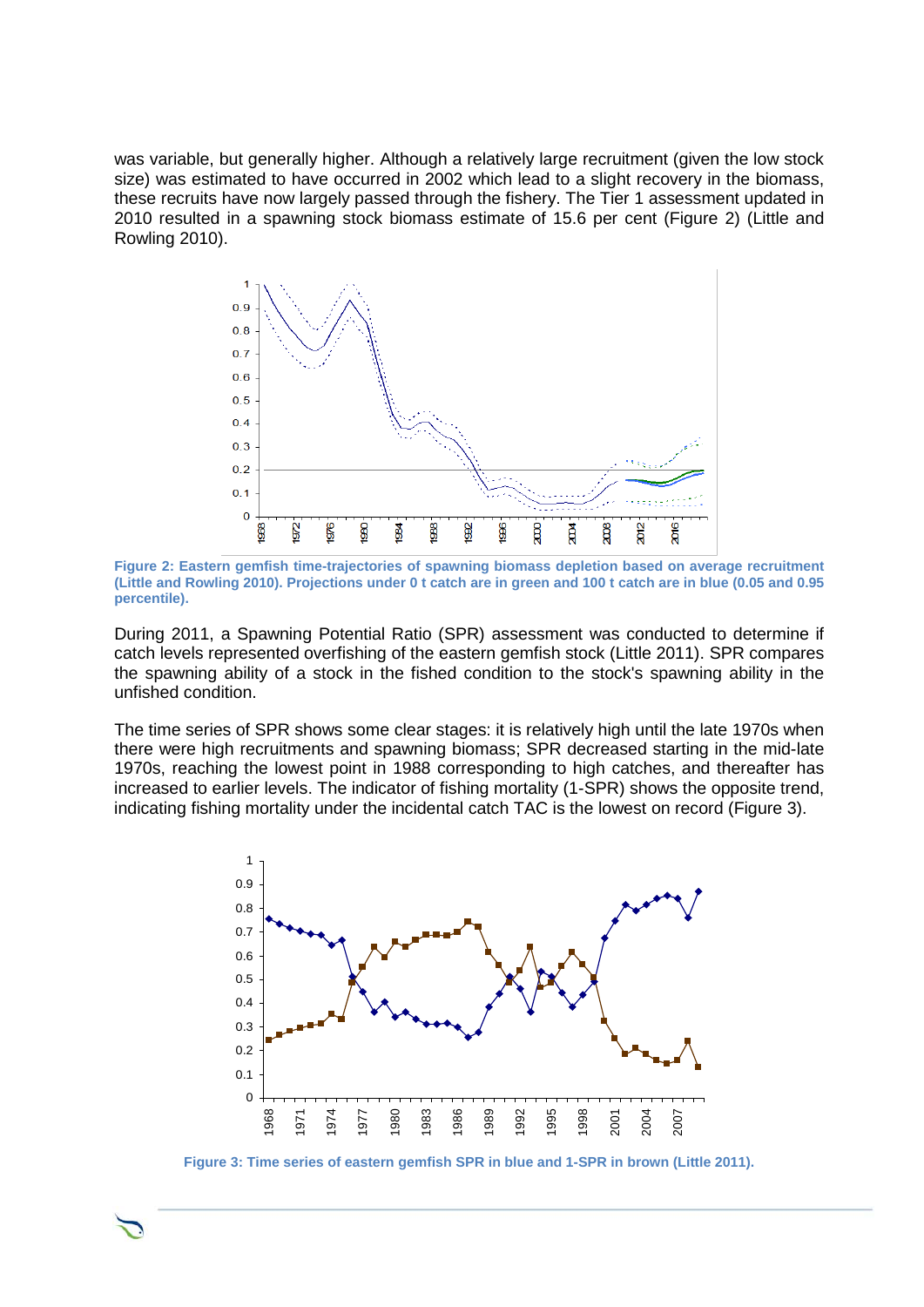There was no formal assessment of eastern gemfish during 2014, however AFMA is seeking to conduct a Tier 1 assessment in 2015-16. Projections from the 2010 assessment indicated that with catches at 100 t and with average recruitment the stock would recover to a biomass level above the limit reference point by 2025.

#### <span id="page-11-0"></span>**Evaluation**

ShelfRAG has primary responsibility for monitoring the status of the eastern gemfish and assessing the Strategy against its objectives. A template outlining the minimum items for consideration by ShelfRAG each year is included at Appendix A.

#### <span id="page-11-1"></span>**Integrated Scientific Monitoring Program**

The ISMP is a data collection program that places independent observers on commercial fishing vessels to collect independent and verifiable information on fishing operations, catch and discards in the SESSF. The program has provided information on the quantity, size and age composition of quota species caught in sectors of the SESSF since 1994.

The sampling design of the ISMP was reviewed in 2009 and updated in 2014 to ensure that data collection is representative of fishing effort and supports AFMAs ecosystem-based approach to fisheries management. The new sampling regime was implemented on 1 July 2014.

Under the regime, AFMA observers in the Commonwealth Trawl Sector cover approximately three per cent of trawl effort. This level of coverage has been statistically determined to be sufficient to provide robust estimates of discard rates.

Further changes are made as required to annual observer targets to best capture data on eastern gemfish and other SESSF species.

Electronic monitoring systems (cameras and sensors) have been in use in the SESSF gillnet sector since 2010 and have proven effective at monitoring catch and detecting threatened, endangered and protected species bycatch events. The systems automatically record fishing activity as the catch is brought on board. AFMA is investigating the capability of the systems for use in the CTS, including whether it is possible for the systems to provide estimated size and species composition of catch.

#### <span id="page-11-2"></span>**Fishery Independent Surveys**

Fishery Independent Surveys provide a time series index of abundance of fish stocks. This is important because for some species, catch per unit effort (CPUE) data (fisheries dependent data) is of limited use for providing an understanding of stock status. This is the case for eastern gemfish where commercial fishers actively avoid catching the species, thereby making it difficult to determine if low CPUE is a result of fisher's behaviour or stock size

SESSF Fishery Independent Surveys were conducted in 2008, 2010, 2012 and 2014. These surveys did not provide consistent coefficients of variation (CVs) for eastern gemfish. However, even with high CVs, if Fishery Independent Surveys are continued, they have the ability to detect any large changes in abundance. Fishery Independent Surveys are expensive and are largely funded by industry, through levies.

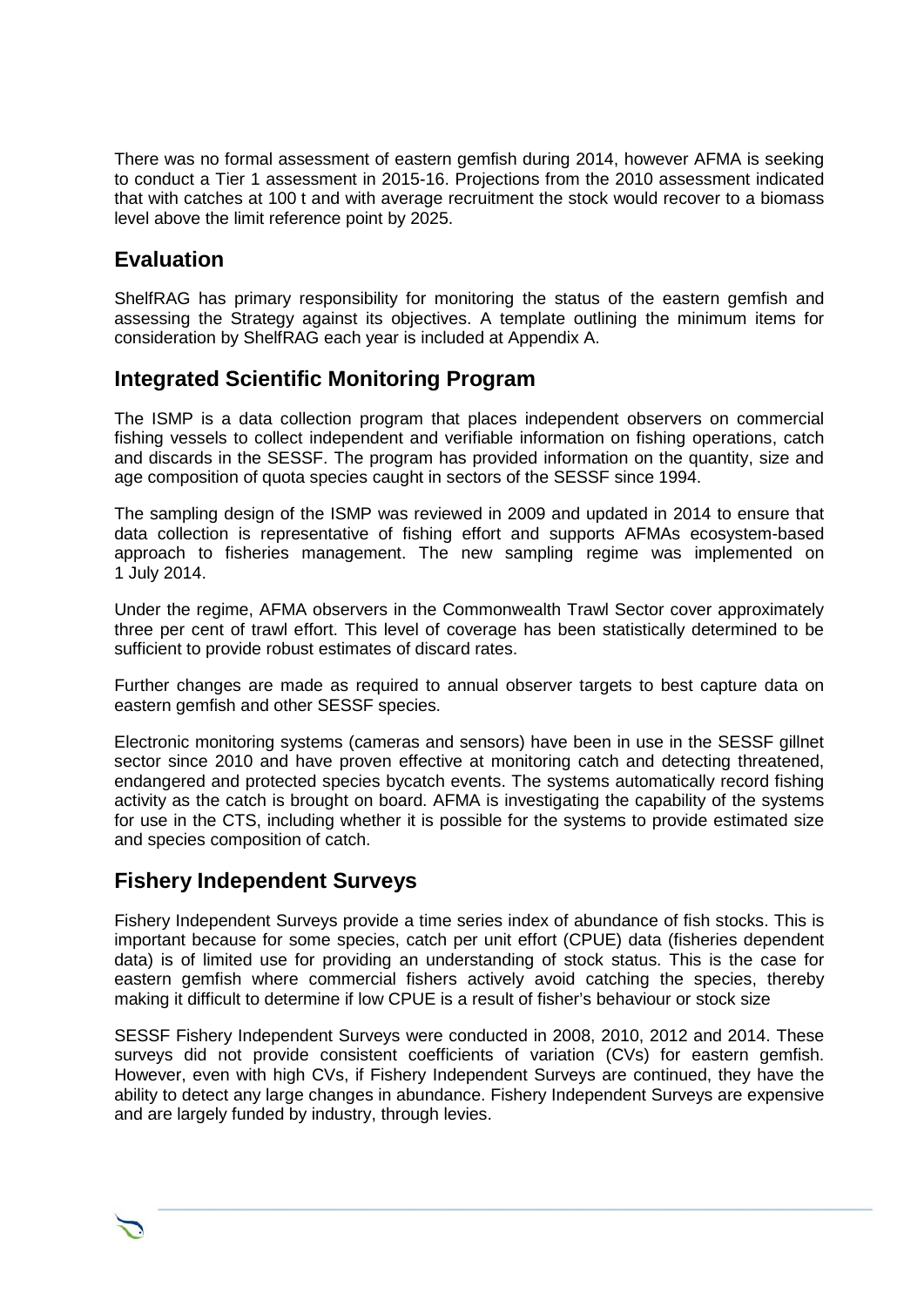#### **EPBC Act listing and reporting to the Department of the Environment**

Eastern gemfish were listed as Conservation Dependent under the EPBC Act in 2009. Listing in this category requires the implementation of a rebuilding strategy that provides for actions necessary to halt further decline and support the recovery of the species in order to maximise its chance of survival in nature. If the strategy does not meet its objectives, there is a risk the species may be considered for listing in a higher conservation category.

AFMA reports annually on the stock status of eastern gemfish and performance against the objectives of the Strategy to the Department of the Environment. AFMA also reports on the level of observer coverage and industry compliance with the Strategy.

#### <span id="page-12-0"></span>**Reviewing the strategy**

ShelfRAG will annually review the status of eastern gemfish and performance against the objectives of the Strategy using the template at Attachment A. The Strategy itself will be reviewed by AFMA, with input from ShelfRAG and SEMAC, every five years.

### <span id="page-12-1"></span>**Impacts of the strategy**

#### <span id="page-12-2"></span>**Economic impact**

Economic impacts associated with the recovery process for eastern gemfish include the costs of monitoring, research and the stock assessment process. Management costs are apportioned between industry and the Australian Government under AFMAs Cost Recovery Impact Statement.

There is an additional impact on the fishing industry because no targeted fishing is permitted and only incidental catch TACs are set. However, some of these costs may be offset in the longer term once eastern gemfish has rebuilt and commercial fishing for this species can recommence.

#### <span id="page-12-3"></span>**Consultation**

The Strategy has been developed with the assistance of:

- the Department of the Environment, the Department of Agriculture and the NSW Department of Primary Industry who have been kept informed about the development of the Strategy
- SESSFRAG, ShelfRAG and the South East Management Advisory Committee (SEMAC)
- SETFIA and individual operators, particularly those in the Commonwealth Trawl Sector
- key stakeholders including environmental non-government organisations, recreational fishers and the public through AFMA's website.

Management arrangements may be changed in consultation with SEMAC as required in response to ongoing monitoring or stock assessment outcomes.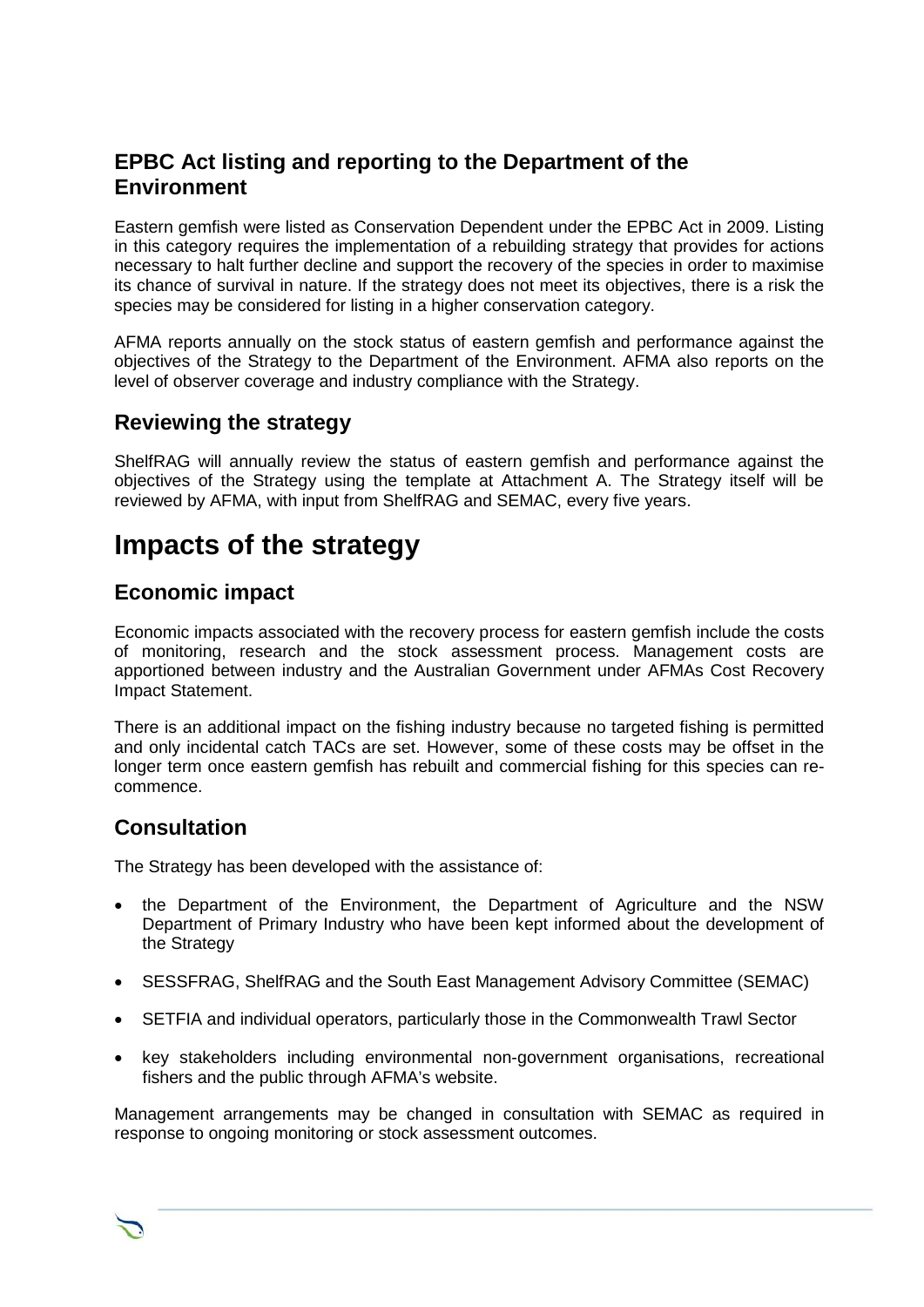#### <span id="page-13-0"></span>**Environmental impacts**

Environmental impacts from the implementation of the Strategy are anticipated to be positive. As previously stated the broad objective of the Strategy of returning eastern gemfish to ecologically sustainable levels is consistent with AFMA's objectives and requirements under the EPBC Act.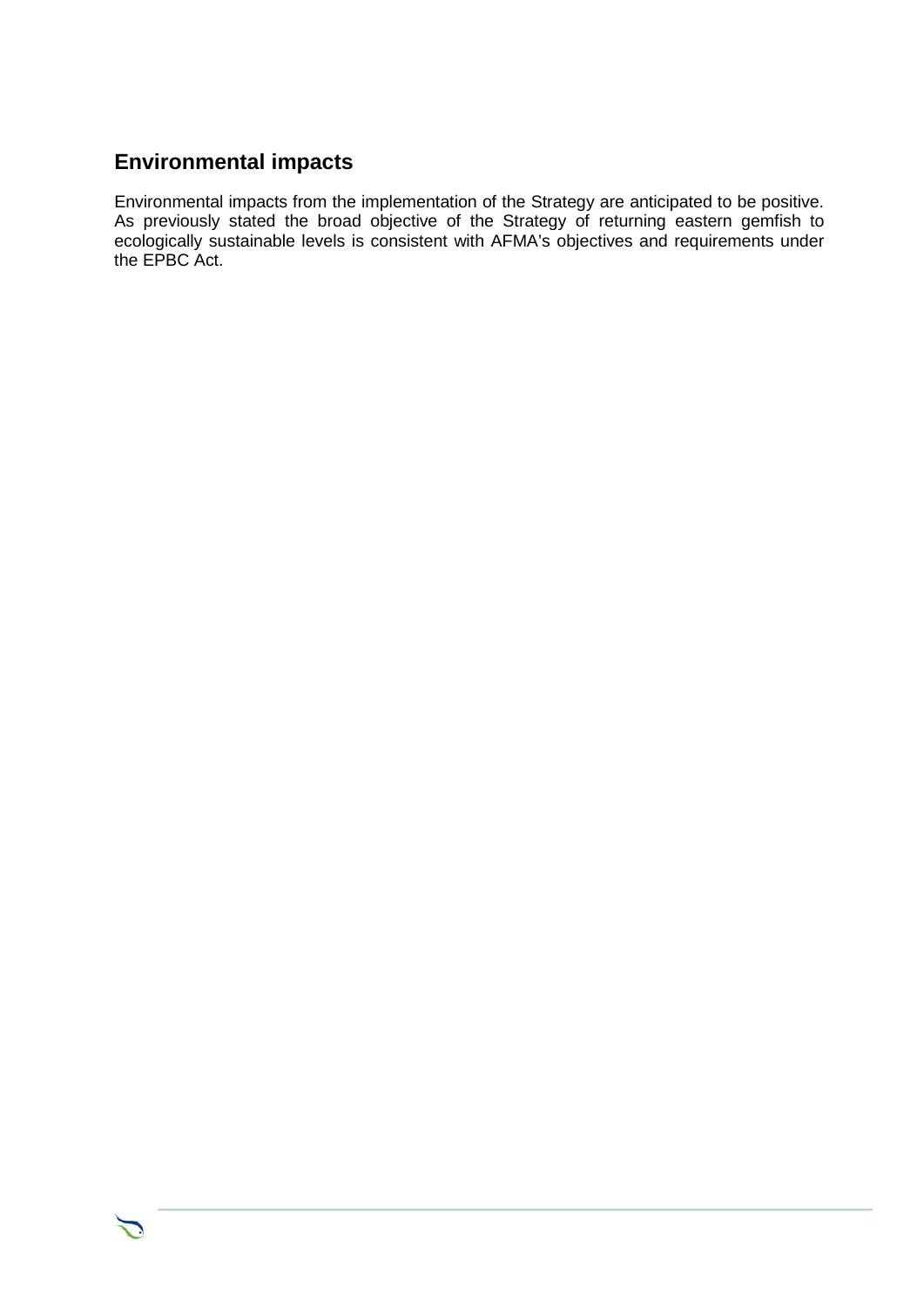## <span id="page-14-0"></span>**References**

Australian Fisheries Management Authority (AFMA) (2009). *Harvest Strategy Framework for the Southern and Eastern Scalefish and Shark Fishery 2009 (amended February 2014).* [Online]. Canberra: AFMA. Available from: http://www.afma.gov.au/managing-ourfisheries/harvest-strategies/southern-and-eastern-scalefish-and-shark-fishery-harveststrategy/.

Bergh, M. Knuckey, I. Gaylard, J. Martens, K. and Koopman, K. (2009) *A revised sampling regime for the Southern and Eastern Scalefish and Shark Fishery* AFMA Project F2008/0627. Fishwell Consulting P/L, Victoria.

Cai, W. G. Shi, T. Cowan, D. Bi and Ribbe, J. (2005). The response of the Southern Annular Mode, the East Australian Current, and the southern mid-latitude ocean circulation to global warming. Geophysical Research Letters 32(23), December 2005.

Colgan, D.J. and Paxton, J.R. (1997). Biochemical genetics and recognition of a western stock of the common gemfish, *Rexea solandri* (Scombroidea: Gempylidae), in Australia. *Marine and Freshwater Research*. 48:103-118.

Department of Agriculture, Fisheries and Forestry (DAFF) (2007). *Commonwealth Fisheries Harvest Strategy Policy and Guidelines, September 2007*. [Online]. Canberra: DAFF. Available from: [http://www.daff.gov.au/fisheries/domestic/harvest\\_strategy\\_policy.](http://www.daff.gov.au/fisheries/domestic/harvest_strategy_policy)

Department of the Environment (DotE) (2014). *Rexea solandri (eastern Australian population)* in Species Profile and Threats Database, Department of the Environment, Canberra. Available from: [http://www.environment.gov.au/sprat.](http://www.environment.gov.au/sprat)

Georgeson, L. Stobutzki, I. and Curtotti, R. (eds 2014), *Fishery status reports 2013–14*, Australian Bureau of Agricultural and Resource Economics and Sciences, Canberra.

Kailola, P.J. Williams, M.J. Stewart, P.C. Reichelt, R.E. McNee, A. and Grieve, C. (1993). *Australian Fisheries Resources*. Canberra: Department of Primary Industries and the Fisheries Research and Development Corporation, Bureau of Rural Sciences.

Knuckey, I. Harvey, E. and Koopman, M. (2009). Industry survey to obtain a relative abundance index for spawning eastern gemfish - traditional and innovative methods. AFMA Project R2006/830. Fishwell Consulting 103pp.

Little, R. and Rowling, K. (2010) 2010 Update of the Eastern Gemfish (*Rexea solandri*) stock assessment. CSIRO Marine and Atmospheric Research. Report for the Australian Fisheries Management Authority, Canberra.

Little, R. (2011) A summary of the Spawning Potential Ratio (SPR) its calculation and use in determining over-fishing in the SESSF: An example with Eastern Gemfish. CSIRO Marine and Atmospheric Research. Report for the Australian Fisheries Management Authority, Canberra.

Morison, A. Knuckey, I. Simpfendorfer C. and Buckworth, R. (2013) 2012 Stock assessment summaries for the southern and eastern scale fish and shark fishery. Report for the Australian Fisheries Management Authority, Canberra.

Morison, A. Tilzey, R. and McLoughlin, K. (2007) Commonwealth Trawl and Scalefish-Hook Sectors. Larcombe, J., and K. McLoughlin, eds. *Fishery Status Reports 2006: Status of Fish*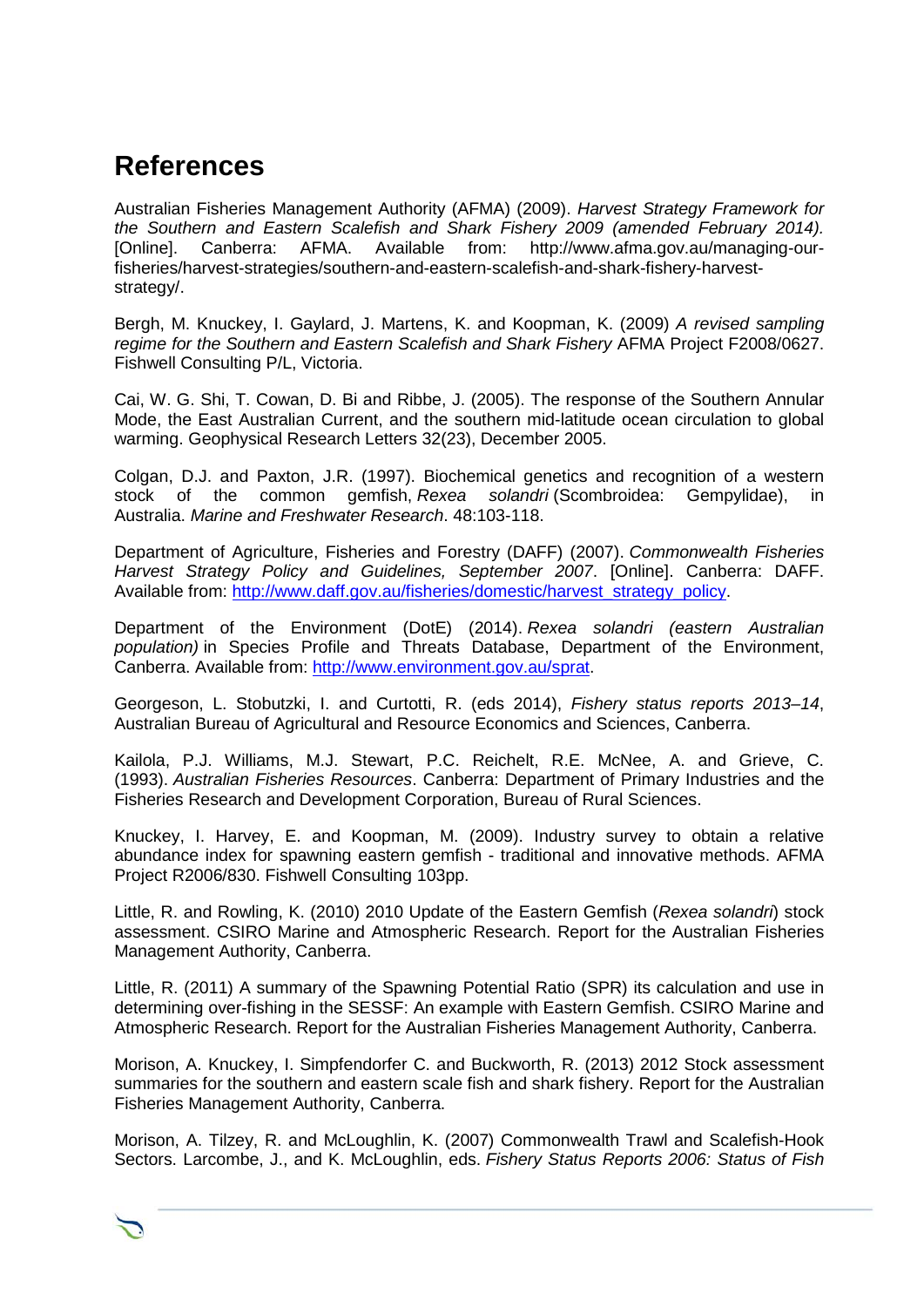*Stocks Managed by the Australian Government*. Page(s) 111-160. [Online]. Canberra, Bureau of Rural Sciences. Available from: http://www.daff.gov.au/abares/pages/publications/.

Pogonoski, J.J. Pollard, D.A. and Paxton J.R. (2002). *Conservation Overview and Action Plan for Australian Threatened and Potentially Threatened Marine and Estuarine Fishes*. [Online]. Environment [http://www.environment.gov.au/coasts/publications/marine-fish-action/pubs/marine-fish.pdf.](http://www.environment.gov.au/coasts/publications/marine-fish-action/pubs/marine-fish.pdf)

Threatened Species Scientific Committee (TSSC) (2009c). *Commonwealth Listing Advice on* Rexea solandri. [Online]. Department of the Environment, Water, Heritage and the Arts. Available from: [http://www.environment.gov.au/biodiversity/threatened/species/pubs/76339](http://www.environment.gov.au/biodiversity/threatened/species/pubs/76339-listing-advice.pdf) [listing-advice.pdf.](http://www.environment.gov.au/biodiversity/threatened/species/pubs/76339-listing-advice.pdf)

Upston, J. and Klaer, N.L. (2013) Integrated Scientific Monitoring Program for the Southern and Eastern Scalefish and Shark Fishery - Discard estimation 2012 (DATA summary). CSIRO Marine and Atmospheric Research. Report for the Australian Fisheries Management Authority, Canberra.

Vieira, S. Perks, C. Mazur, K. Curtotti, R. and Li, M. (2010) *Impact of the structural adjustment package on the profitability of Commonwealth fisheries*, ABARE research report 10.01, Canberra.

Woodhams, J. Vieira, S. and Stobutzki, I. (eds 2013), *Fishery status reports 2012*, Australian Bureau of Agricultural and Resource Economics and Sciences, Canberra.